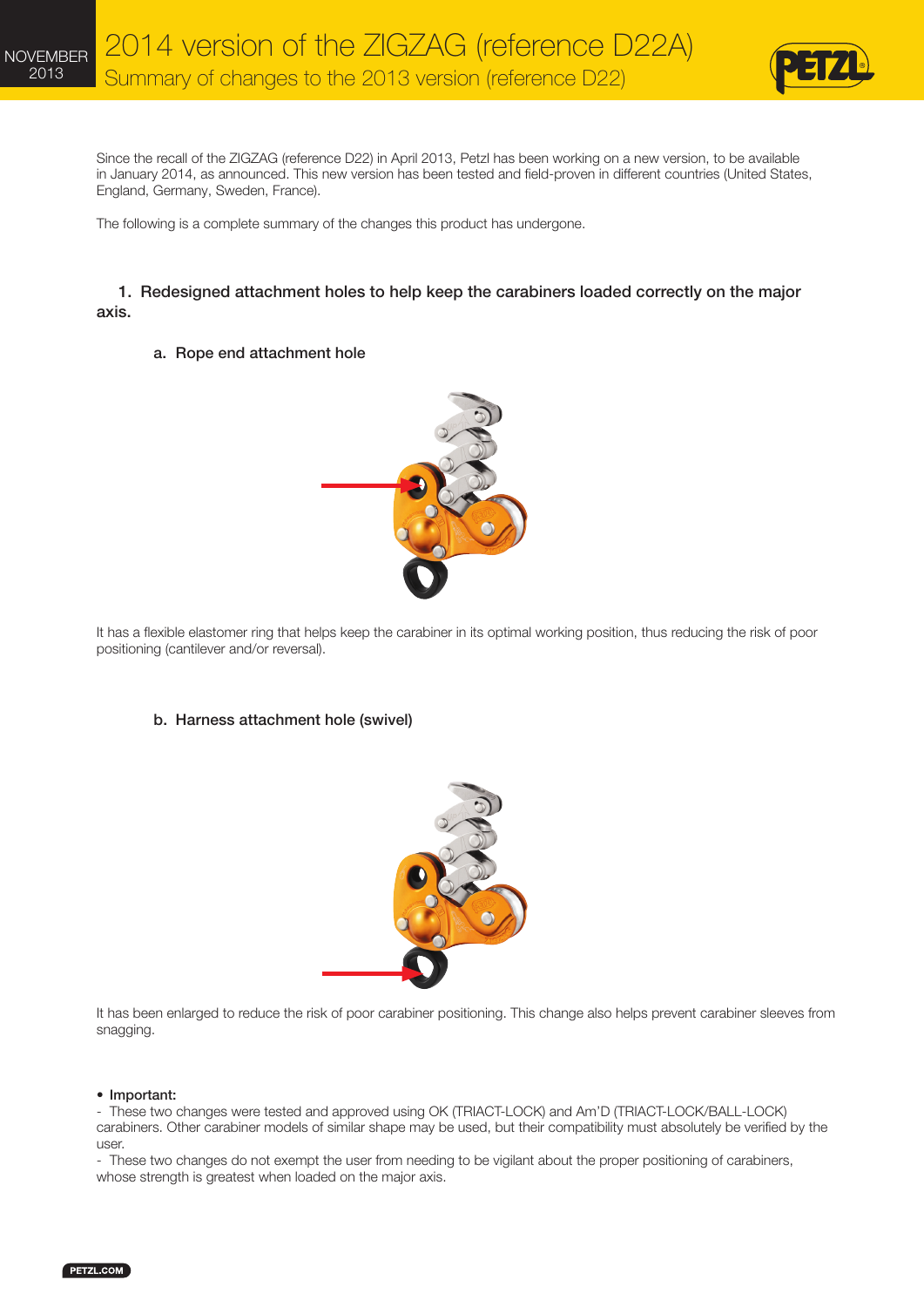

2. Increased strength of the rope end attachment hole:



In normal use, the flexible positioning ring helps keep the carabiner from tilting. This tilting could be caused by an inappropriate movement or by rubbing against a branch, for example. This is why the rope end attachment hole has been reinforced to increase its strength for such an event.

The following tests were performed to precisely measure the strength associated with different cases of poor positioning. These tests were performed using OK (TRIACT-LOCK) and Am'D (TRIACT-LOCK/BALL-LOCK) carabiners.

• Test 1: rope end carabiner slightly askew:



• Test 2: cantilevered rope end carabiner:

Cantilevered, rivet end of the gate, combined with a reversal

Cantilevered, spine side of carabiner, combined with a reversal

Cantilevered, frame side of carabiner, no reversal



PETZL.COM



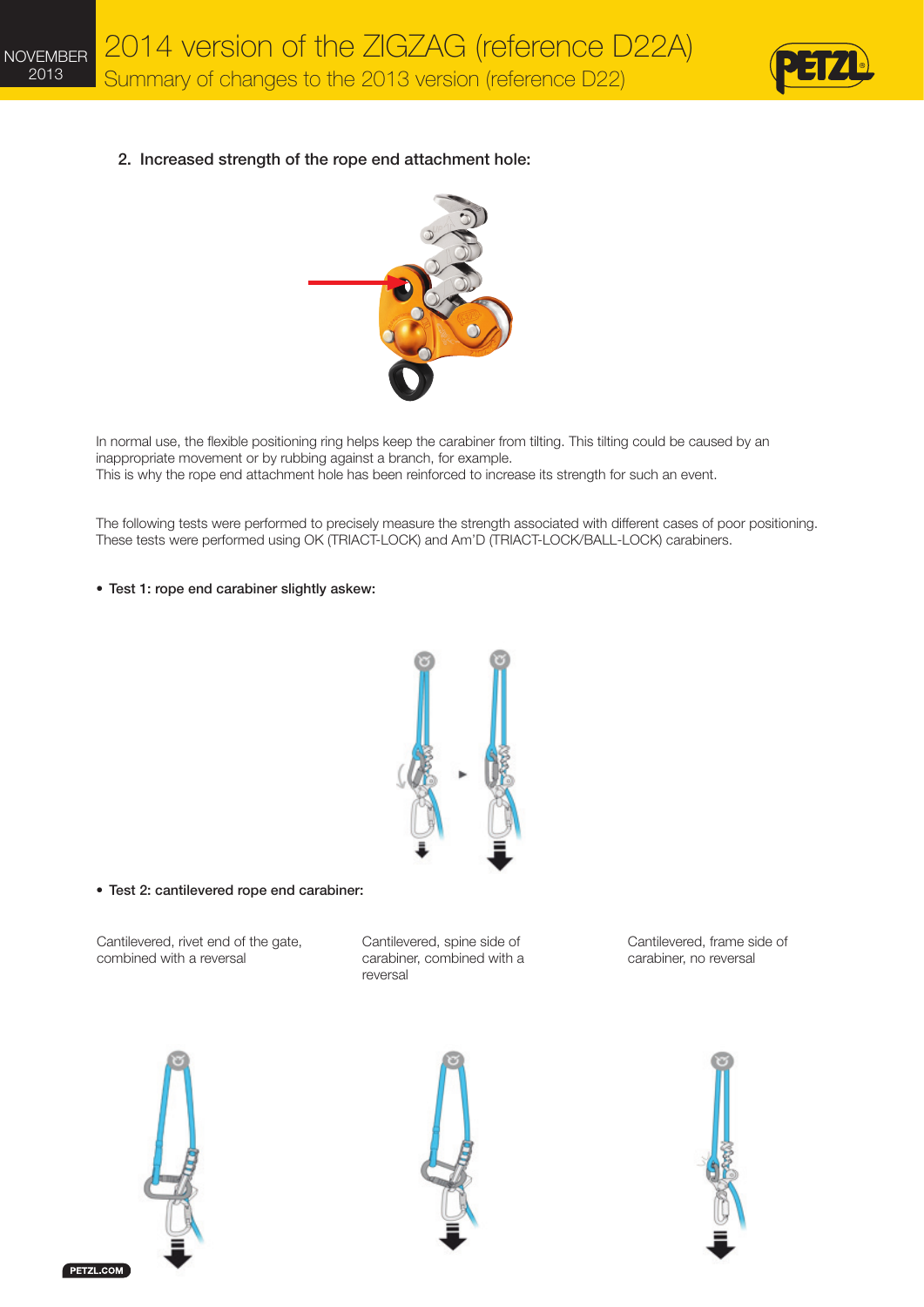





The lowest value obtained in these tests for poor carabiner positioning was always greater than 12 kN.

#### 3. Additional improvements:

## a. Rope path exit



The side plates have been extended to better guide the rope in the sheave. They are also now flared to ensure smooth operation even if the rope rubs on the side plates.

#### b. Chain stop



The side plates have been modified to improve the chain stop contact surface and to increase the angle.